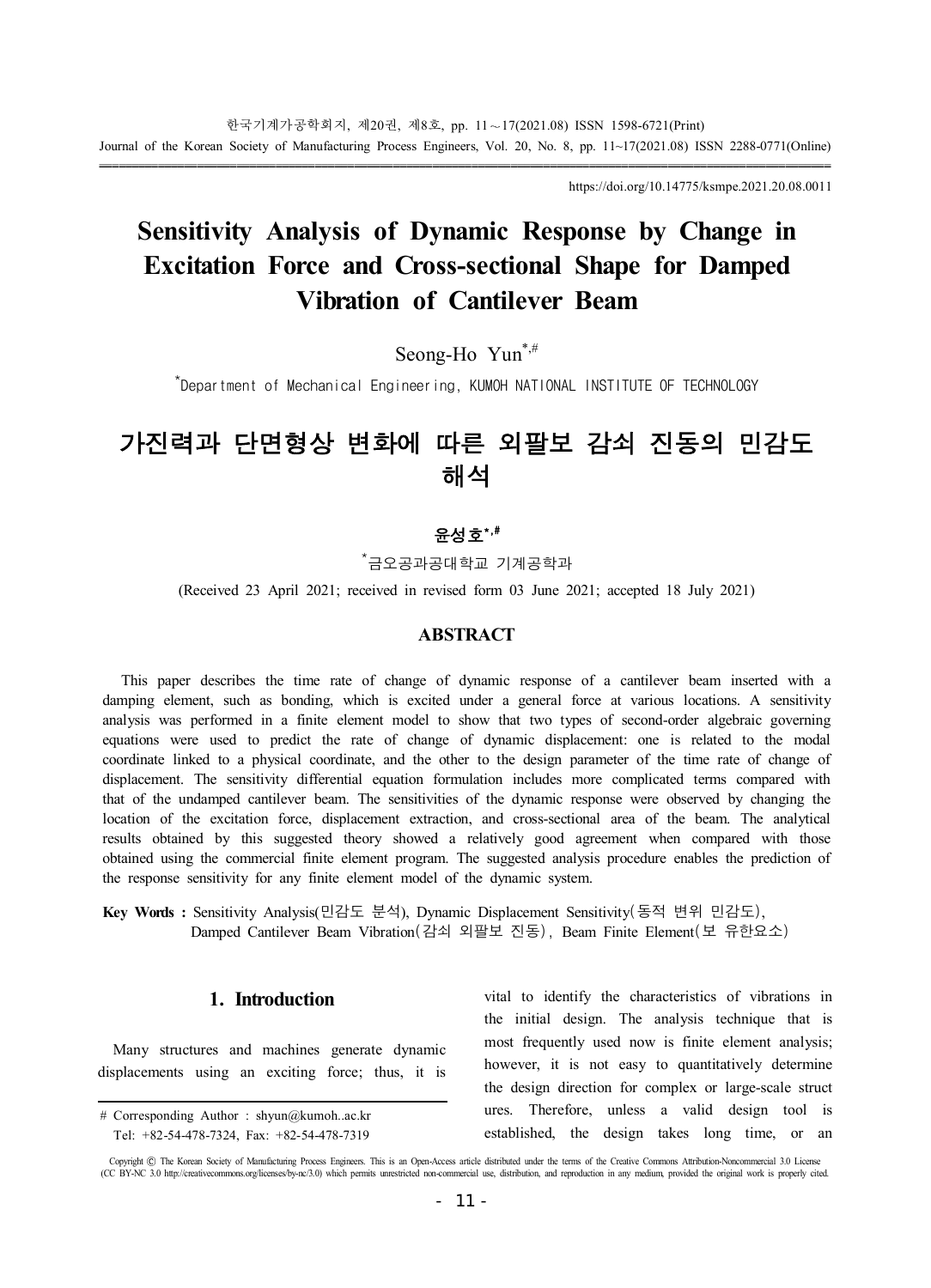excessive analysis cost is incurred owing to the errors introduced by the architect or their lack of experience.

Dynamic sensitivity analysis is performed to identify design factors that sharply change dynamic behaviors by determining the variable with a high or low contribution to target performance.[1] It is necessary to investigate how much the changes in mass, stiffness, exciting force, or shape in a dynamic system quantitatively contribute to the change in the vibration characteristics. A tool is needed to quantify how sensitive a change in specific design parameters is to dynamic behaviors in a dynamic system.<sup>[2]</sup> Sensitivity analysis in design represents the correlations between design parameters and responses. Most vibrating structures have a damping performance, but recent theoretical approach to sensitivity analysis has ignored damping and approximated the sensitivity analysis of modal variables.[3,4]

This study deals with vibrations to which an aperiodic external force is applied based on a modal analysis theory that includes general viscous damping and performs sensitivity analysis for dynamic displacements by applying finite elements to Euler-Bernoulli cantilever beams. If a commercial finite element program is used, it accompanies a somewhat complex process of calculating the changes in displacement in the existing and changed systems, including calculation of changes in members and derivation of the rate of change of responses in each step. The proposed analysis algorithm can be extended and applied to structures of regular shapes to facilitate the implementation of finite elements. For example, it can contribute to the research on the truss and grid-type structures with regularity of shape, foldable solar panels of artificial satellites applying them, and mechanical arrangement shapes of reinforcements for aircrafts, ships, and vehicles<sup>[5]</sup>

This study sets the magnitude of external force,

the position of external force, detection position, and cross-section shape as design parameters, observes the change rate of dynamic responses as design parameters, and then observes the rate of change of dynamic responses while changing the detection positions of dynamic displacements. The rate of change of dynamic responses is examined from the two equations of motion, that is, the differential algebraic equations that are expressed by the physical coordinates and coordinates representing the the rate of change of displacement by changing the design parameters. In other words, we use the equations of motion that include damping and include the rate of change from modal analysis. The responses of complex external force terms in a differential equation that represents the sensitivity, including the effect of damping, are used in the finite element model of cantilever beams. Furthermore, the change in cross-sectional shape in the forced damped vibration of the cantilever beam automatically reflects the change in mass and stiffness. Then, a series of analysis algorithms to calculate the quantitative rate of change responses by changing the design parameters are suggested.

### **2. Theory**

#### **2.1 Modal formulation of damped vibration**

 The equation of motion of forced vibration that applies an external force to a dynamic system in which damping exists and has n degrees of freedom is as follows

$$
\mathbf{M}\ddot{\mathbf{x}} + \mathbf{C}\mathbf{x} + \mathbf{K}\mathbf{x} = \mathbf{f}(t) \tag{1}
$$

Where  $M$  is a mass matrix,  $K$  a stiffness matrix,  $C$  a damping matrix,  $f$  an external force vector,  $x$  the displacement vector, and  $($ ) the differentiation with respect to time *t*. If a linear system is assumed, the model displacement  $\boldsymbol{u}$  that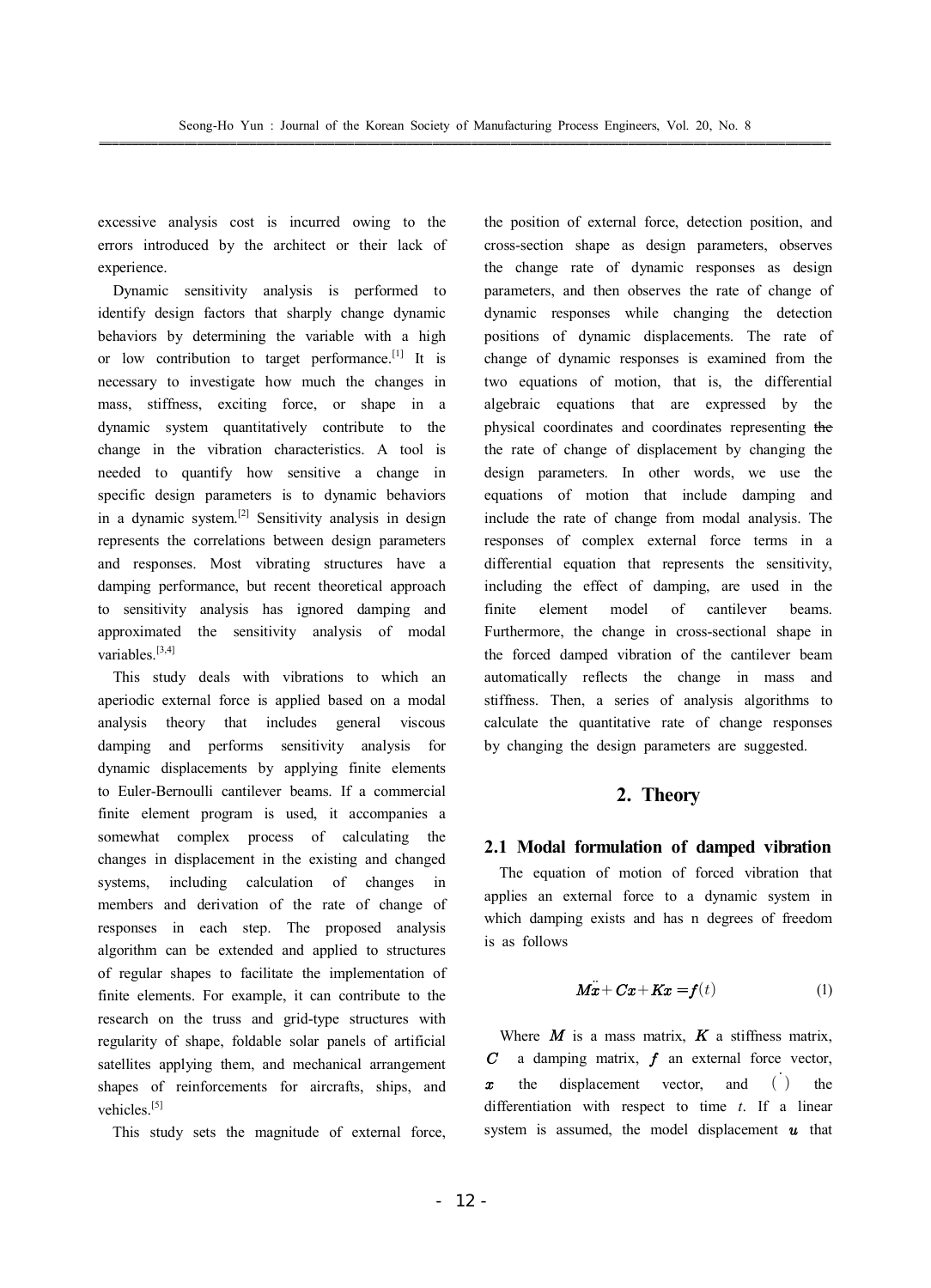has generated the physical displacement  $x$ , in consideration of the overlapping of modes, has the following relationship:

$$
x = \Phi u \tag{2}
$$

where  $\Phi$  is a modal matrix composed of *n* eigen vectors or modal vectors  $\phi_k$  ( $k=1, \dots, n$ ), and can be normalized as follows:

$$
\boldsymbol{\Phi}^T \boldsymbol{M} \boldsymbol{\Phi} = \begin{bmatrix} 1 & \cdot & 0 \\ 1 & \cdot & 0 \\ 0 & 1 & 0 \end{bmatrix} \tag{3}
$$

Using the eigenvalue  $\lambda_k$  or the square of angular natural frequency  $\omega_k^2$ , this can be expressed as an eigenvalue problem as follows:

$$
(\boldsymbol{K} - \lambda_k \boldsymbol{M}) \boldsymbol{\phi}_k = \mathbf{0} \tag{4}
$$

When Eq. (2) is substituted in Eq. (1) and this equation is premultiplied by  $\Phi^T$ , the equation of motion for modal coordinate  $\boldsymbol{u}$  is derived as follows:

$$
\ddot{\boldsymbol{u}}(t) + \boldsymbol{\Gamma} \dot{\boldsymbol{u}}(t) + \boldsymbol{\Omega}^2 \boldsymbol{u}(t) = \boldsymbol{Q}(t) \tag{5}
$$

where the damping matrix  $\Gamma$  and eigenvalue matrix  $\Omega^2$  are as follows:

$$
\boldsymbol{\varGamma} = \boldsymbol{\varPhi}^{\boldsymbol{\varGamma}} \boldsymbol{C} \boldsymbol{\varPhi} = \begin{bmatrix} 2\omega_1 \xi_1 & \cdots & \vdots \\ 2\omega_n \xi_n & \cdots & \vdots \end{bmatrix} \tag{6.1}
$$

$$
\boldsymbol{\Omega}^2 = \boldsymbol{\Phi}^T \boldsymbol{K} \boldsymbol{\Phi} = \begin{bmatrix} \omega_1^2 & & \\ & \ddots & \\ & & \omega_n^2 \end{bmatrix} \tag{6.5}
$$

where  $\xi_k$  is the damping ratio. When Eq. (6.a,b) is substituted in Eq, (5), *n* uncoupled equations of motion are derived as follows:

$$
\ddot{u}_k + 2\omega_k \xi_k \dot{u}_k + \omega_k^2 u_k = Q_k, \ (k = 1, \cdots, n)
$$
 (7)

 In Eq. (7), the external force term of the right side is expressed as follows:

$$
Q_k = \sum_{i=1}^n \Phi_{ki}^T f_i(t) \tag{8}
$$

# **2.2 Dynamic sensitivity and analysis process**

 An analysis process is required to quantify the change of dynamic response, that is, the rate of change of displacement, when the system design parameter  $d_j$  ( $j = 1, \dots, p$ ) is changed. To that end, when Eq. (2) is differentiated with respect to the design parameter  $d_j$ , the rate of change of displacement can be obtained as follows:

$$
\frac{\partial \boldsymbol{x}}{\partial d_j} = \sum_{k=1}^n \left( \frac{\partial \boldsymbol{\phi}_k}{\partial d_j} u_k + \boldsymbol{\phi}_k \frac{\partial u_k}{\partial d_j} \right)
$$
(9)

where the first term of the right side is the change rate of the modal vector for the design parameter and can be calculated by using the difference between the reference vector and the modified vector as the numerator and the difference  $\delta d_j$ between the reference design parameter  $d_o$  and the changed design parameter as the denominator. In other words, the rate of change of the modal vector and the eigenvalue using the finite difference method can be expressed as follows: the numerator and the reference design parameter as the s, the rate of change of the s, the rate of change of the repressed as follows:<br>
be expressed as follows:<br>  $\frac{\partial \phi_k}{\partial d_j} \approx \frac{\phi(d_o + \delta d_j) - \phi(d_o)}{\delta d_j}$ lesign parameter as the d<br>ls, the rate of change of th<br>eigenvalue using the fin<br>n be expressed as follows:<br> $\frac{\partial \phi_k}{\partial d_j} \approx \frac{\phi(d_o + \delta d_j) - \phi(d_o)}{\delta d_j}$ <br> $\frac{\partial \lambda_k}{\partial d_j} \approx \frac{\lambda_k(d_o + \delta d_j) - \lambda_k(d_o)}{\delta d_j}$ <br>g the second term of the

$$
\frac{\partial \boldsymbol{\phi}_k}{\partial d_j} \approx \frac{\boldsymbol{\phi}(d_o + \delta d_j) - \boldsymbol{\phi}(d_o)}{\delta d_j} \tag{10}
$$

$$
\frac{\partial \lambda_k}{\partial d_j} \approx \frac{\lambda_k (d_o + \delta d_j) - \lambda_k (d_o)}{\delta d_j} \tag{11}
$$

Regarding the second term of the right side in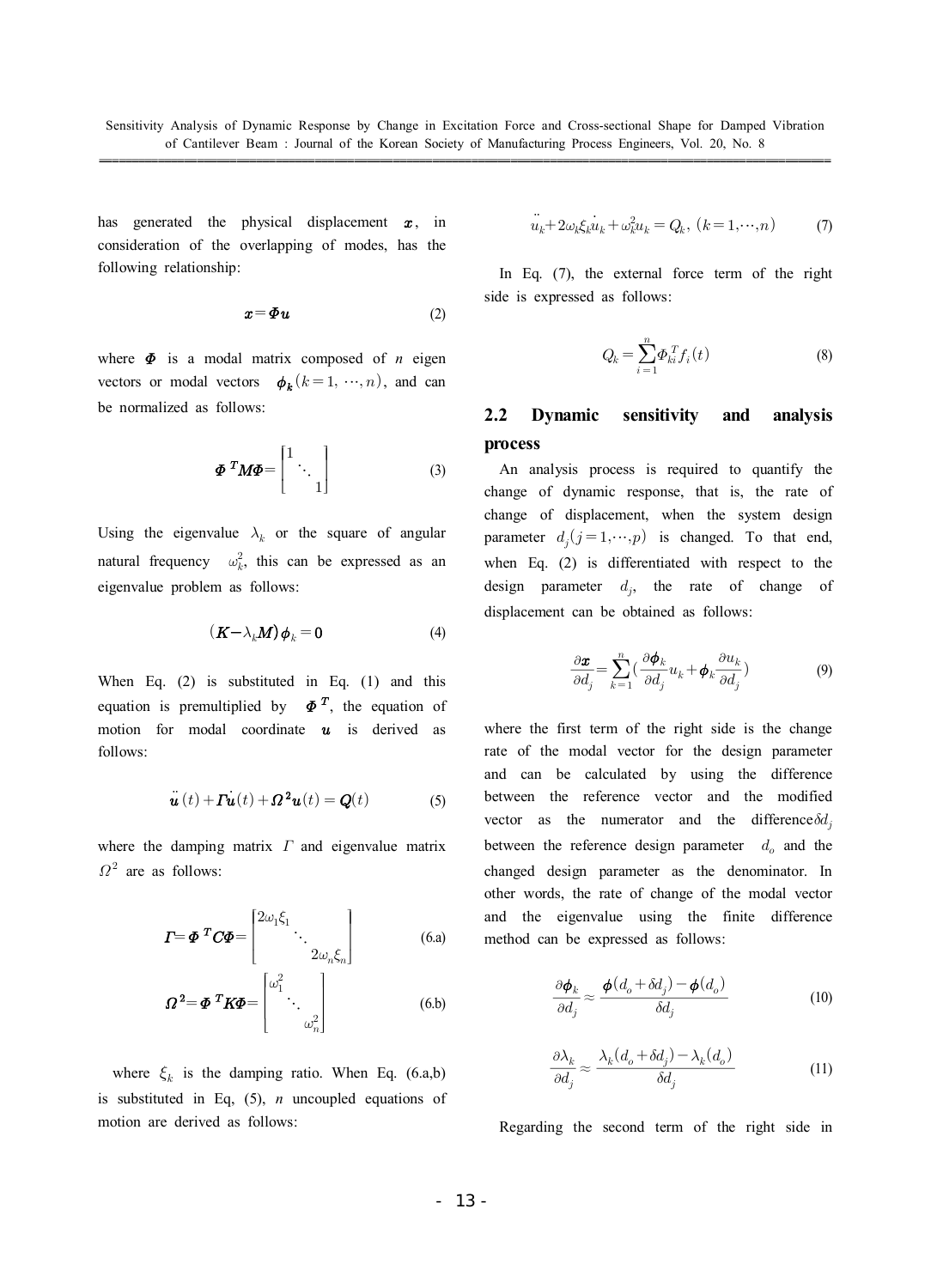Eq. (9), the following differential equation can be derived by differentiating Eq. (5) with respect to the design parameter  $d_j$ .

$$
\frac{\partial \ddot{u}_k}{\partial d_j} + 2\omega_k \xi_k \frac{\partial \dot{u}_k}{\partial d_j} + \omega_k^2 \frac{\partial u_k}{\partial d_j} \n= \frac{\partial Q_k}{\partial d_j} - 2 \frac{\partial \omega_k}{\partial d_j} \xi_k \dot{u}_k - \frac{\partial \omega_k^2}{\partial d_j} u_k
$$
\n(12)

 In addition, Eq. (14) can be derived by introducing the following parametric differential equation (13.a,b,c) and using Eq. (8).

$$
q_k = \frac{\partial u_k}{\partial d_j}, \quad \dot{q}_k = \frac{\partial u_k}{\partial d_j}, \quad \ddot{q}_k = \frac{\partial \ddot{u}_k}{\partial d_j}
$$
 (13.a,b,c)

$$
\ddot{q}_k + 2\omega_k \xi_k \dot{q}_k + \omega_k^2 q_k = \frac{\partial \phi_k^T}{\partial d_j} f + \phi_k^T \frac{\partial f}{\partial d_j} \n-2 \frac{\partial \omega_k}{\partial d_j} \xi_k \dot{u}_k - \frac{\partial \omega_k^2}{\partial d_j} u_k
$$
\n(14)

 In this formulation of the differential equation for the rate of change, it should be noted that the left sides in Eqs. (5) and (14) have the same form, but the right sides are different. Before a design parameter is changed, it has the initial condition of  $q_k = q_k = 0$  at  $t = 0$ .

 The analysis flowchart is shown in Fig. 1 by summarizing the analysis process for determining the change rate of displacement due to a change of the design parameter. First, the eigenvalue  $\lambda_k$  and modal vector  $\phi_k$  are determined from the Eq. (4) of the modal analysis. From Eqs. (10) and (11), the rate of change  $\partial \phi_k / \partial d_j$  and  $\partial \lambda_k / \partial d_j$  of modal vector and eigenvalue for the design parameters are calculated, respectively. Here, the damping ratio  $\xi_k$ obtained experimentally or theoretically is applied. Then  $u_k$  is obtained from the uncoupled modal equation of motion (7) and the solution  $q_k$  of the differential equation for the change rate is

determined by calculating the four terms in the right side of Eq. (14). The convolution integral can be used to determine the solutions  $u_k$  and  $q_k$  of each differential equation. Here, the forms of  $u_k$  and  $q_k$ are expressed very differently depending on the form of the applied external force. Finally, the rate of change of dynamic responses  $\partial \bm{x}/\partial d_j$  can be calculated by calculating the terms on the right side of Eq. (9).









#### **3. Numerical Analysis**

 In this study, the total length of the beam  $\ell = 1.4m$ , the length of finite element  $\ell_e = 0.07m$ , the density of material  $^3$ , the modulus of elasticity of the material  $E = 2 \times 10^{11} N/m^2$ , and the damping ratio  $\xi_k = 0.1$ were used. As shown in Fig. 2, the cantilever beam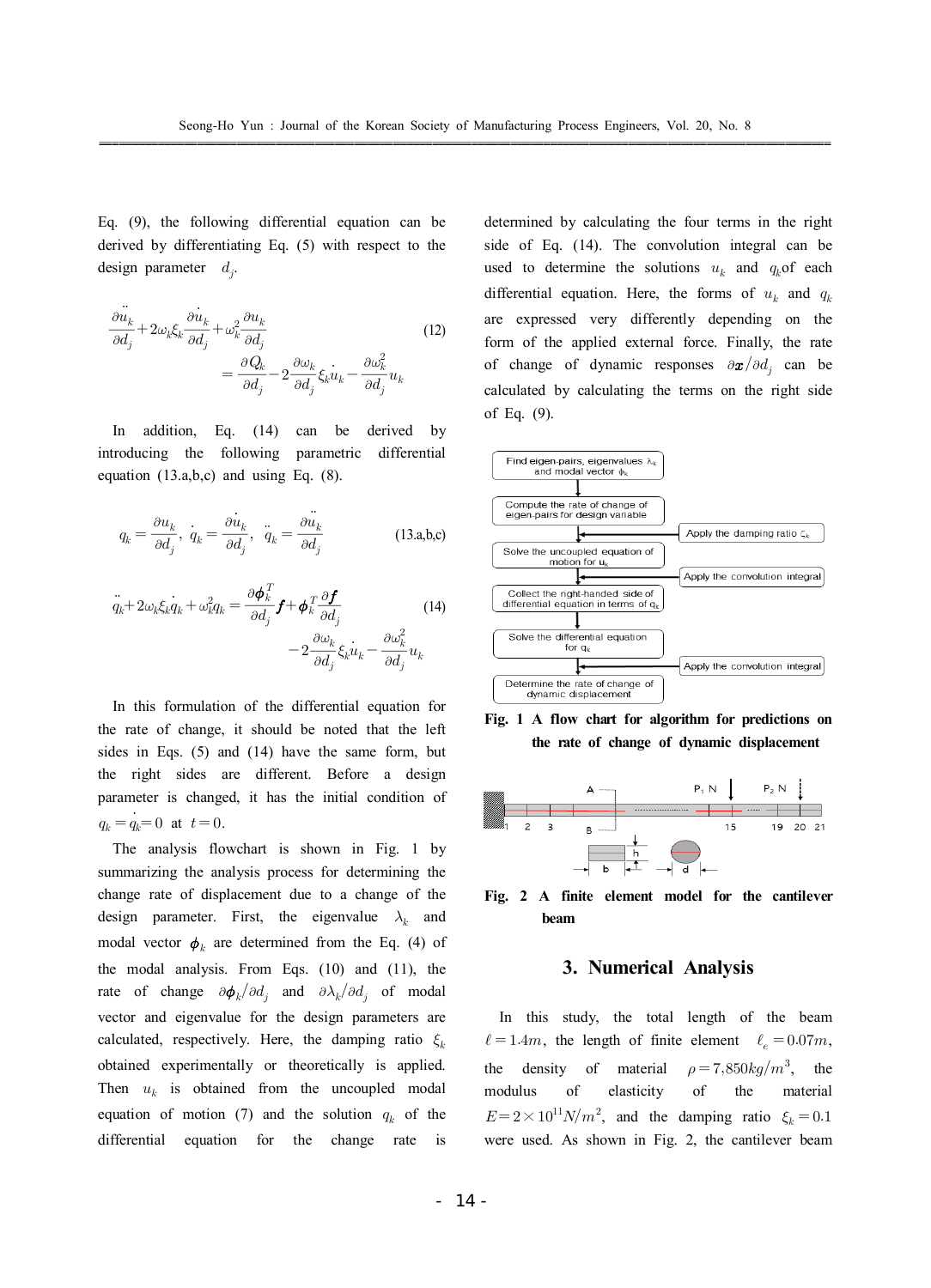was divided into 20 finite elements, and the nodes were numbered from 1 to 21. For example, the external forces  $P_1$  and  $P_2$  at the nodal positions of two finite elements of the cantilever beam were applied as follows:

$$
f_k(t) = \begin{cases} P_1, & P_2 \ [N], & (0 \le t \le 3 \text{ sec}) \\ 0 & [N], & (t > 3 \text{ sec}) \end{cases}
$$
 (15)

 For the change of design parameters, the cross-sectional area of the cantilever was selected. At first, it was a rectangular cross section with an area of  $20mm \times 5mm$  (width  $(b) \times$  thickness  $(h)$ ). This was changed to a circular cross section with the diameter  $(\phi)$  of 5 mm. In addition, various external forces were applied independently from different nodes.

 When the above-mentioned rectangular external force  $Q_k$  is applied to Eq. (5), the dynamic displacement  $u_k(t)$  can be determined using the convolution integral as follows: if nodes.<br>  $Q_k$  is applied to 1<br>
ment  $u_k(t)$  can be<br>
the above-mentioned  $Q_k$ <br>  $\text{Hence } u_k(t)$  can be<br>
the method of  $u_k(t) = \frac{-\xi_k \omega_k Q_k}{\left\{ (\xi_k \omega_k)^2 + \omega_k^2 \omega_{dk} \right\}}$ <br>  $\times \left\{ e^{-\xi_k \omega_k t} \right\} \sin \omega_n t + \frac{\omega_d}{\omega_k t}$ 

$$
u_k(t) = \frac{-\xi_k \omega_k Q_k}{\{( \xi_k \omega_k)^2 + \omega_k^2 \omega_{dk} \}}
$$
(16)  
\n
$$
\times \left\{ e^{-\xi_k \omega_k t} \left( \sin \omega_{dk} t + \frac{\omega_{dk}}{\xi_k \omega_k} \cos \omega_{dk} t \right) - \frac{\omega_{dk}}{\xi_k \omega_k} \right\}
$$
  
\nne solution of the first term in the right side of  
\n(14) is as follows:  
\n
$$
q_{1k}(t) = \frac{-\xi_k \omega_k}{\{( \xi_k \omega_k)^2 + \omega_k^2 \omega_{dk} \}} \frac{\partial \phi_k^T}{\partial d_j} f_k
$$
(17)  
\n
$$
\times \left\{ e^{-\xi_k \omega_k t} \left( \sin \omega_{kl} t + \frac{\omega_{dk}}{\omega_{dk}} \cos \omega_{kl} t \right) - \frac{\omega_{dk}}{\omega_{dk}} \right\}
$$

The solution of the first term in the right side of Eq. (14) is as follows:

$$
q_{1k}(t) = \frac{-\xi_k \omega_k}{\left\{ (\xi_k \omega_k)^2 + \omega_k^2 \omega_{dk} \right\}} \frac{\partial \phi_k^T}{\partial d_j} f_k \tag{17}
$$

$$
\times \left\{ e^{-\xi_k \omega_k t} \left( \sin \omega_{dk} t + \frac{\omega_{dk}}{\xi_k \omega_k} \cos \omega_{dk} t \right) - \frac{\omega_{dk}}{\xi_k \omega_k} \right\}
$$

where  $\omega_{\mu}$  is the damping natural frequency. In this study, only the cross-sectional area of the beam is changed for the initially determined external force; thus, there is no change in external force in the second term of Eq. (14). As a result,  $q_{2k}(t)$ 

disappears and the third term  $q_{3k}(t)$  and the fourth term  $q_{4k}(t)$  are expressed as Eqs. (18) and (19), respectively:

isappears and the third term 
$$
q_{3k}(t)
$$
 and the fourth  
\nerm  $q_{4k}(t)$  are expressed as Eqs. (18) and (19),  
\nrespectively:  
\n
$$
q_{3k}(t) = \frac{\partial \sqrt{\lambda_k}}{\partial d_j} \frac{\xi_k \omega_k Q_k}{\{(\xi_k \omega_k)^2 + \omega_k^2 \omega_{dk}\}} \left( \xi_k \omega_k + \frac{\omega_{dk}^2}{\xi_k \omega_k} \right)
$$
\n
$$
\times \frac{1}{\omega_{dk}} e^{-\xi_k \omega_k t} (t \cos \omega_{dk} t - \sin \omega_{dk} t)
$$
\n
$$
q_{4k}(t) = \frac{\partial \lambda_k}{\partial d_j} \frac{\xi_k \omega_k Q_k}{\{(\xi_k \omega_k)^2 + \omega_k^2 \omega_{dk}\}} \qquad (19)
$$
\n
$$
\times \left[ -\frac{1}{2} e^{-\xi_k \omega_k t} (t \cos \omega_{dk} t - \sin \omega_{dk} t) \right]
$$

$$
q_{4k}(t) = \frac{\partial \lambda_k}{\partial d_j} \frac{\xi_k \omega_k Q_k}{\{( \xi_k \omega_k)^2 + \omega_k^2 \omega_{dk} \}}
$$
(19)  
\n
$$
\times \left[ -\frac{1}{2\omega_{dk}} e^{-\xi_k \omega_k t} (t \cos \omega_{dk} t - \sin \omega_{dk} t) + \frac{1}{2\xi_k \omega_k} e^{-\xi_k \omega_k t} t \sin \omega_{dk} t + \frac{1}{(\xi_k \omega_k)^2 + \omega_{dk}^2} \left[ e^{-\xi_k \omega_k t} \left( \sin \omega_{dk} t + \frac{\omega_{dk}}{\xi_k \omega_k} \cos \omega_{dk} t \right) \right] - \frac{\omega_{dk}}{\xi_k \omega_k}
$$

 circular cross-section of the cantilever beam was was not all the set of the set of the set of the set of the set of the set of the set of the set of the set of the set of the set of the set of the set of the set of the set of the set of the set of the set of the set of t For design parameters, the material, member shape, external force condition, and constraint can be considered, but in this study, the member shape and external force condition were selected. The external force was applied at nodes 3 and 4, which are close to the fixed end of the cantilever beam, and for the detection of displacement, nodes 10 and 12 were selected, where a significant change of displacement to the free end appears. To observe the precision of the derived theoretical value, it was compared with the value derived using a commercial finite element program. $[6]$  Figs. 3 and 4 show the change of displacement for a change in cross-sectional area when the diameter of the changed to  $\phi = 5mm$ . In Fig. 3, an external force of  $5N$  was applied to node 4, and the change in displacement was observed at node 10. In Fig. 4, an external force of  $3N$  was applied to node 3 and the change in displacement was observed at node 12.

Both cases show similar changing trends of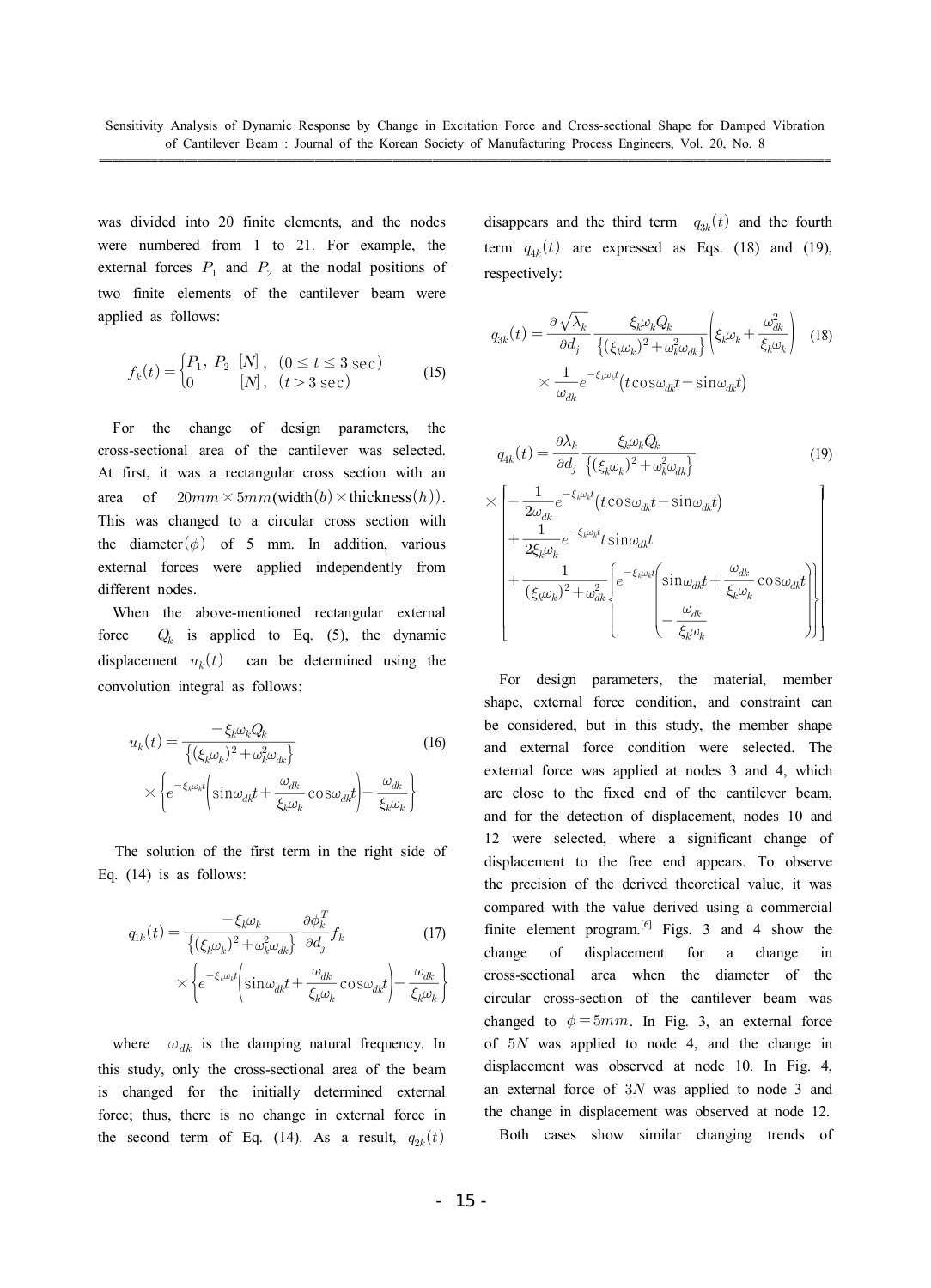displacement, and the displacement change increased as the node was closer to the free end, and the magnitude of change decreased with time. This is in contrast to the undamped case where the maximum and minimum values always behave within a constant range. $[3]$  Furthermore, a difference from the theoretical value occurs at the minimum and maximum points of the responses. In the case of Fig. 4, the phase appears slightly shifted. This difference appears to be caused because the rate of change of the eigenvector for the change in cross-sectional area and the rate of change of the eigenvalue in Eqs. (10) and (11) of the analysis algorithm were evaluated using the forward difference method.



**Fig. 3 Comparisons of the displacement change at node 10 by applying 5N at node 4 and by changing rectangular area to circular diameter 5mm**



**Fig. 4 Comparisons of the displacement change at node 12 by applying 3N at node 3 and by changing rectangular area to circular diameter 5mm**



**Fig. 5 The displacement change at all nodes by applying 5N at node 4, and by changing rectangular area to circular diameter 5mm**



**Fig. 6 The displacement change at all nodes by applying 3N at node 3, and by changing rectangular area to circular diameter 5mm**

 Figs. 5 and 6 show the observations of displacement changes at all nodes when the elapsed times were 1, 2, and 3 seconds in the same input and output conditions as those in Figs. 3 and 4 when the diameter of the circular cross section was changed to the same value of  $\phi = 5mm$ .

#### **4. Conclusions**

 This study formulated and analyzed the forced vibration with damping for cantilever beams to predict the change rate of dynamic responses by changing the design parameters and obtained the following conclusions.